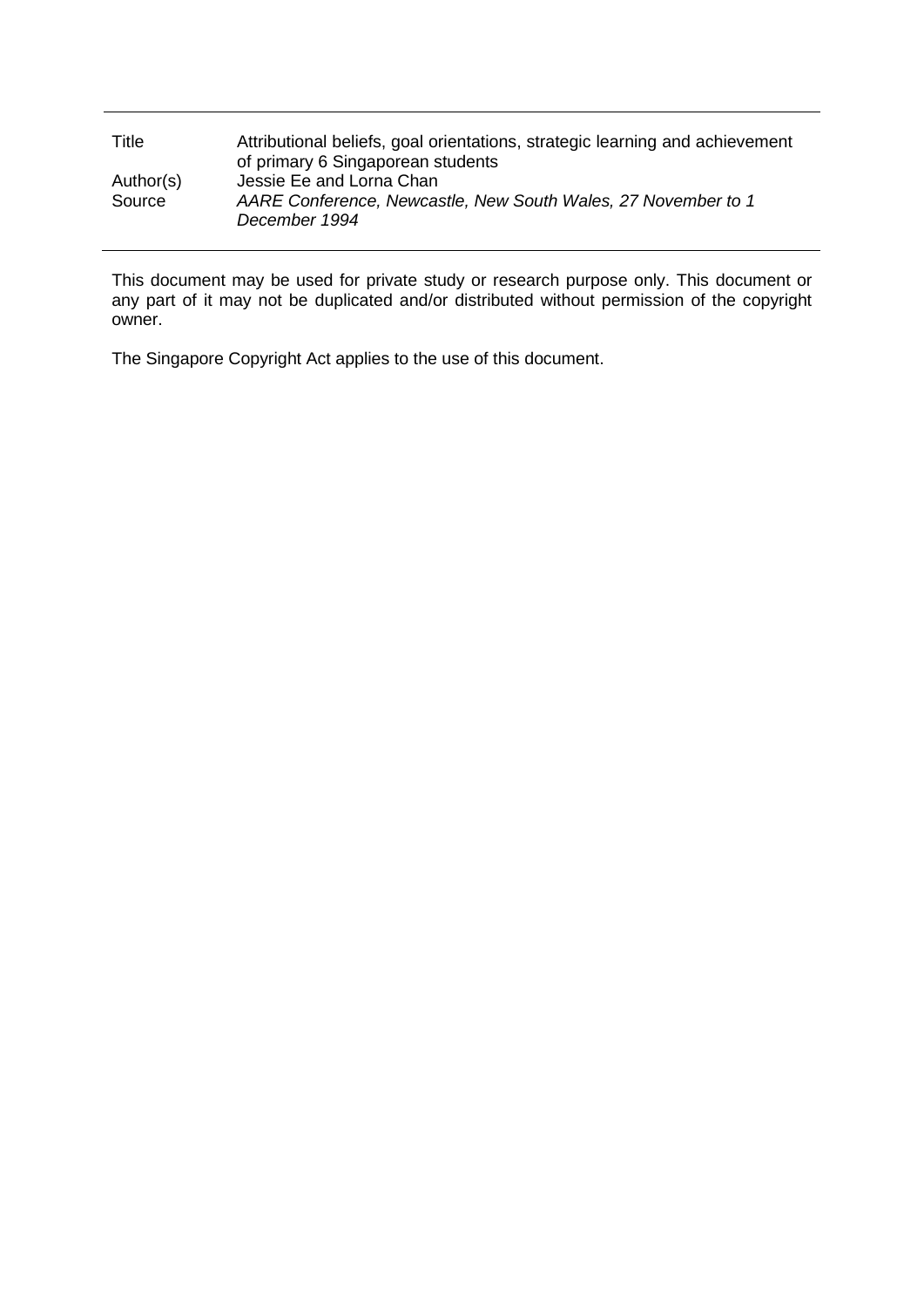

Attributional Beliefs, Goal Orientations, Strategic Learning and Achievement of Primary 6 Singaporean Students

Jessie Ee National Institute of Education Nanyang Technological University Singapore

Lorna Chan The University of Newcastle Australia

Paper to be presented at the Annual 1994 AARE Conference, Newcastle, New SouthWales, 27th November to 1st December, 1994.

Abstract

This paper reports on a study which examinedthe relationship of two motivational constructs, namely attributional beliefs and goal orientations, strategic learning and school achievement of Primary 6 students in Singapore. A total sample of 6494 Primary 6 students from 53 primary schools participated in the study. These students came from three ability streams, including classes for high achieving (EM1), average (EM2) and low achieving (EM3) students. Students' attributional beliefs were assessed using the Causal Attribution Scale (Chan, 1994) and their goal orientations were assessed using the Goal Orientation Questionnaire (adapted from Nicholls, Patashnick & Nolen, 1985). The Self©Regulated Learning Strategies Scale (Youlden & Chan, 1992) provided measures of students' knowledge and reported use of strategies for learning and studying. School achievement was calculated from the English and Mathematics scores in the Primary School Leaving Examination conducted by the Ministry of Education, Singapore.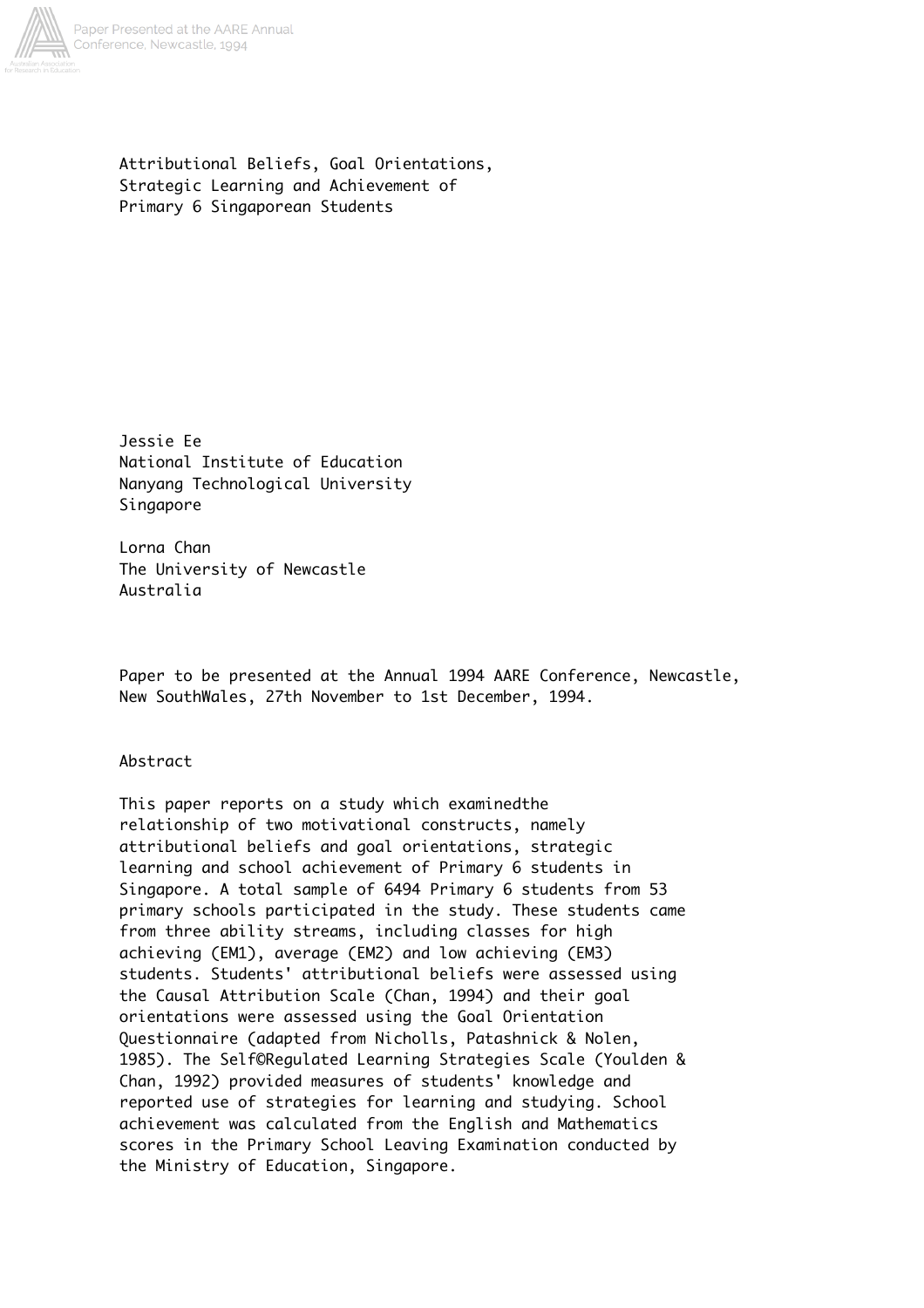

Students from the three ability streams were compared on attributional beliefs, goal orientations, as well as knowledge and reported use of self©regulated learning strategies, using separate MANOVAs. Further, the patterns of influence of motivation and strategic learning on achievement for students in the three ability streams were compared, using hierarchical regression analyses and path analyses. Results are discussed in relation to findings from Australian studies and implications for instruction.

Attributional Beliefs, Goal Orientations, Strategic Learning and Achievement of Primary 6 Singaporean Students

In recent years, strategic learning is considered critical for effective learning and scholastic achievement (Borkowski, Carr, Rellinger & Pressley, 1990). Strategic learning can be conceptualised as conscious awareness of one's repertoire of cognitive strategies and processes and the ability to monitor and regulate the use of these strategies and processes to enhance one's thinking and learning (Baker & Brown, 1984; Zimmerman, 1989). Thus, strategic learning emphasizes two essential components of metacognition: self™ appraisal andself©management of cognition (Paris & Winograd, 1990). This involves the awareness and executive management of the learning situation as one plans, organises, predicts, checks, monitors and adapts the learning experience and takes responsibility for one's own learning. Thus, regardless of the term that is used, be it self©regulated, self©directed or active learning, the emphasis is on how to think, how to learn and taking active control over one's own thinking and learning.

Research findings support a close relationship between strategic learning and students' academic achievements. In an empirical study by Chan (1994), strategic learning in the form of knowledge and usage of reading and learning strategies were found to have significant correlations with achievement measures, to make significant contributions in explaining achievement variance and to mediate between the effects of motivation on achievement in Grade 9 students; though such effects were not as prominent in the junior grades, possibly because of the lack of emphasis on strategy instruction in schools until recently. Furthermore, high achieving students were found to have greater knowledge of strategies and subsequently, use more strategies and achieve higher levels of achievement as compared to their average peers (Chan, in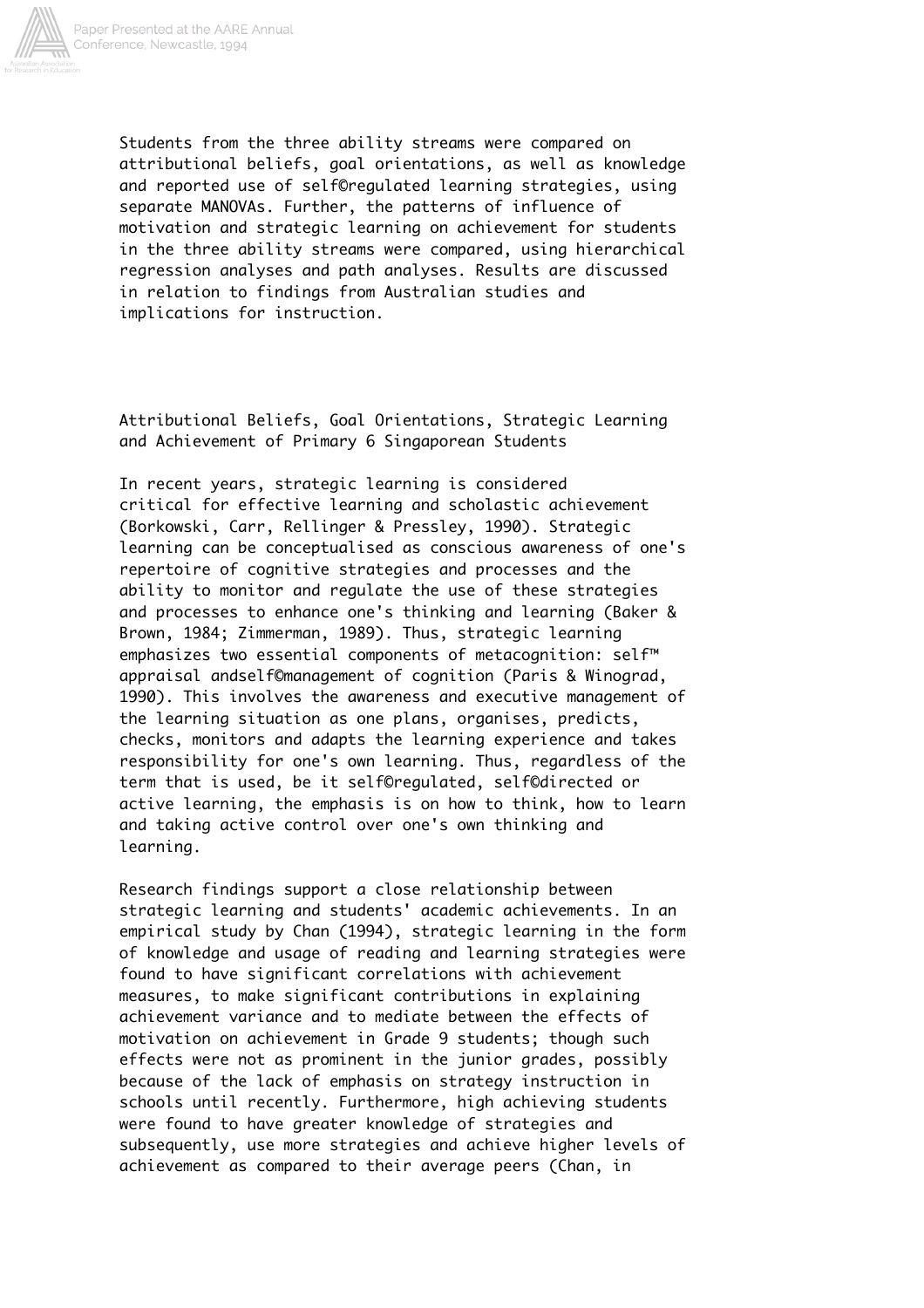

press); while low achievers were found to have significantly less knowledge of strategies as compared to their peers (Chan, 1994). Finally, strategy instruction in the various subject areas, such as reading comprehension (e.g., Chan, 1991) and mathematics and science (e.g., Montague, 1992) was found to be effective in increasing the learning performance of students in those subject areas.

Strategic learning by itself is not sufficient to promote student achievement. It is critical that students be motivated to use the strategies and to regulate their learning activities because knowledge of useful strategies does not necessarily improve one's performance if one does not believe that one's own efforts and use of strategies can contribute to successful outcomes (Paris, Lipson & Wixson, 1983; Pintrich, 1988). In the most recent extension of strategic learning theory, Borkowski and Muthukrishna (1992) emphasizes the need to have appropriate motivational orientations in promoting strategic learning.

Two essential motivational components in understanding students' motivation in learning are implicit in Feather's (1982) expectancy x value theory. In the present study two motivational constructs are employed to reflect the expectancy and the value component of student motivation. These include Weiner's (1986) causal attributions which refer to what

students perceive as the causes of their successes and failures in school learning and Nicholls, Patashnick & Nolen's (1985) personal goal orientations which refer to students' perceptions of the importance of different types of goals for performing a task.

According to Weiner (1986), CausalAttributions can be classified along three dimensions: locus of control, consistency and controllability. One's reasoning about the causes of success and failure can affect one's motivation in future performance. For example, if one attributes failure to a stable cause such as low ability, one would expect to continue to fail in future tasks of a similar kind as one perceives ability as not within one's own personal control. Research findings (Chan, 1994; Youlden & Chan, 1994) indicate that high achievers are more likely than low achievers to attribute their success and failure to factors within their personal control (e.g. effort and use of strategies). These high achievers are found to have high expectations of success, are highly motivated and persist in the face of difficulty because they believe that their performance depends on their effort and use of strategies (Kistner, Osborne & LeVerrier,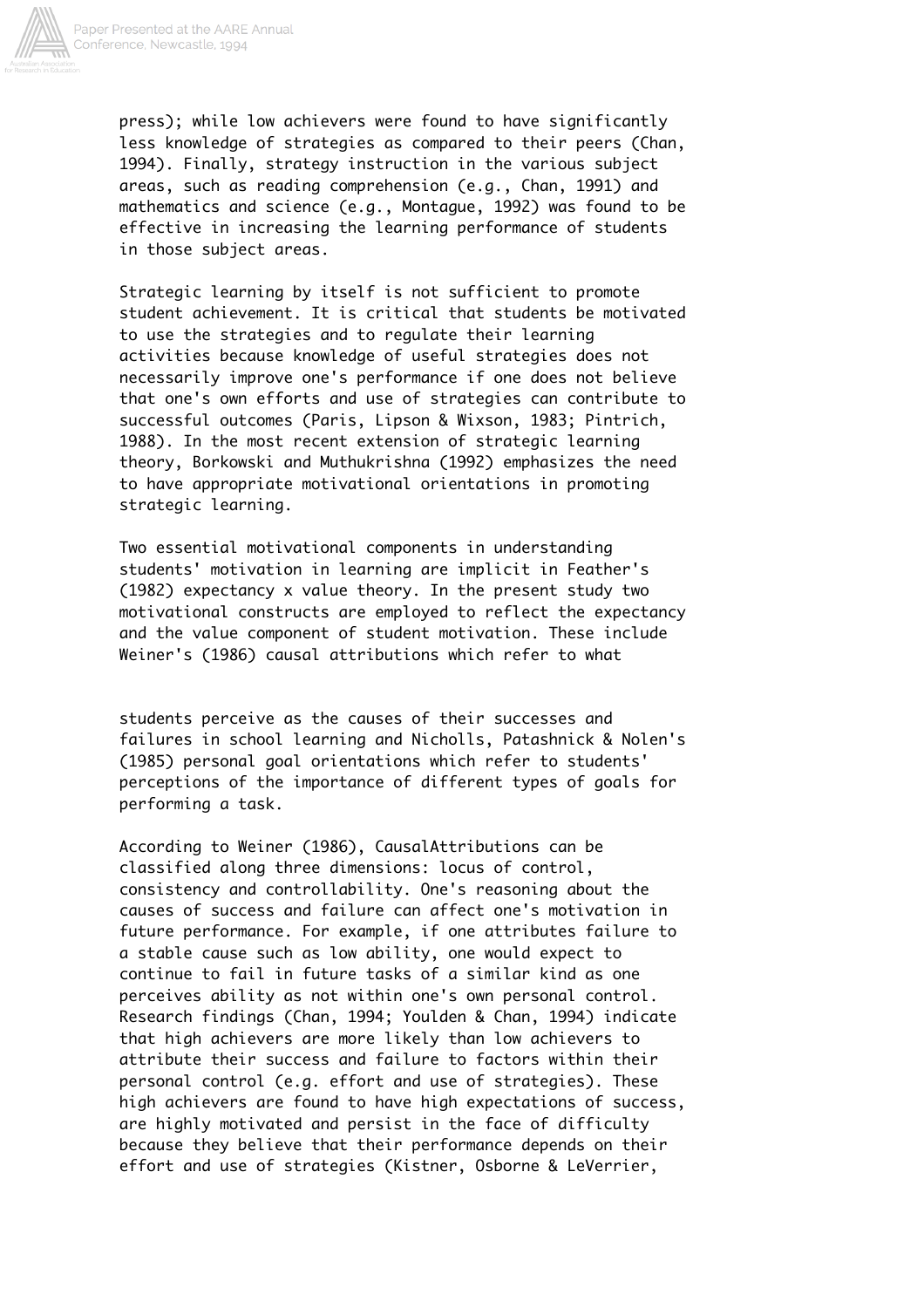

1988; Licht & Kistner, 1986). On the other hand, low achievers are more likely than their peers to attribute their success and failure to factors beyond their personal control (e.g. attributing success to luck and failure to lack of ability). They have low expectations of success, are overtly dependent learners who lack motivation and perseverence; and give up easily when faced with difficulties (Kistner, Osborne & LeVerrier, 1988; Licht & Kistner, 1986). These students do not feel that they are in control of their learning outcome and may not attempt to improve in their future endeavours, leading to learned helplessness (Kistner, Osborne & LeVerrier, 1988; Licht & Kistner, 1986; Paris & Winograd, 1990) which may be detrimental to their expectations about their future performance.

Goal Orientations arecritical for learning because they direct the learner's energy towards achieving the goal (Dweck, 1986; Dweck & Legget, 1988; Nicholls, 1984). Goal theory researchers suggest that these goals are orthogonal and not simply opposite ends of a continuum (Maehr & Pintrich, 1991; Nicholls & Thorkildsen, 1989). Individually and in combination these goals can have qualitatively different effects on students' choice of tasks, definitions and attributions for academic success and strategic learning (Nicholls, Patashnick & Nolen, 1985). Nicholls (1984) identified three major personal goals: a task (or learning) orientation, an ego (or achieving) orientation and an academic alienation orientation. Students with task orientations value learning for its own sake. They prefer acquiring new skills and knowledge and place greater priority on effort and strategy use to further enhance their performance. Students with ego orientations are more likely to be ego©involved or achievement©oriented. They are more concerned with being judged by others as being able. They place high values on goals that will allow them to show off and be seen as more able than others in terms of their ability or obtaining high grades, thus enhancing their ego. Students with academic alienation orientation attempt to do the least amount of school work necessary to "get by" and try to avoid school work as much as possible.

There has been much literature that shows that task orientation results in more cognitive engagement, including use of "deeper" learning strategies and self©regulated learning strategies (Graham & Golen, 1991; Pintrich & De Groot, 1990). The kind of orientation toward a goal is presumed to be a function of individual differences or to be induced by situational constraints (e.g. teachers' classroom goal structures). Under success situations, students have the incentive to extend effort, regardless of whether the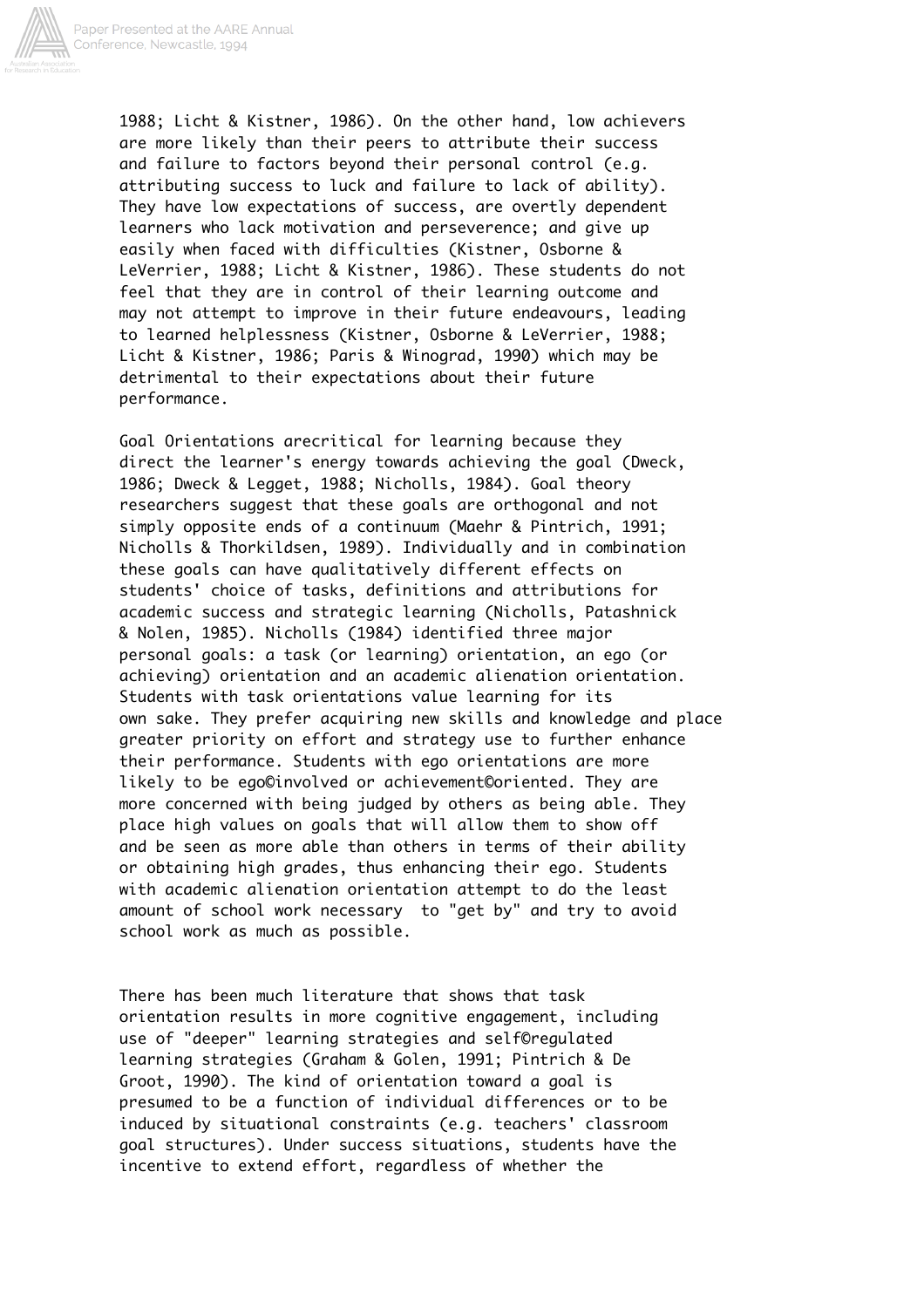

orientation focuses on increasing knowledge or skill (task orientation), demonstrating ability (ego orientation), or accomplishing a task with minimum effort (academic alienation). It is under failure situations that these goal orientations produce vastly different responses. Task©oriented students would respond to impending failure by remaining task™focused, believing that effort and strategy, rather than ability, is the key to success (Dweck & Legget, 1988). In contrast, ego©oriented students would choose simpler tasks or inefficient strategies or adopt academic alienation orientation by avoiding tasks to preserve their self image (Dweck and Legget, 1988). Basically, academic alienated students lack persistence when encountering difficulty (Elliott & Dweck, 1988) as they do not perceive that they are in control of their learning (Diener & Dweck, 1980). In contrast to the task orientation, the adoption of an excessive ego orientation or academic alienation may not be conducive to learning.

If students' motivation and strategic learning are to assist our understanding of individual differences, it is critical to find out if students' attributional beliefs, goal orientations and knowledge and use of strategies differ for different achievement levels. Further, with the recent focus on the close relationship between motivation, cognition and learning (Borkowski et al., 1990; Chan, in press), the relationship among these constructs needs to be examined. To summarize, this study aims 1) to examine differences in the motivational orientations and knowledge and usage of self™regulated learning strategies of students of different achievement levels and 2) to examine the relationship among motivation (attributional beliefs and goal orientations), knowledge and usage of self©regulated learning and achievement.

Method

**Subjects** 

Primary six students from 383 classes (3492 boys and 3002 girls) taken from 53 schools in Singapore participated in the study. The sample consisted of 59 EM1 classes, 235 EM2 classes and 89 EM3 classes. Streaming was based on students' performance on their Primary Four Streaming Examination taken at the end of Primary Four. EM1 classes consist of students in the top 10% of the total population, whereas, EM3 classes consist of the bottom 20% of the total population.

Assessment Instruments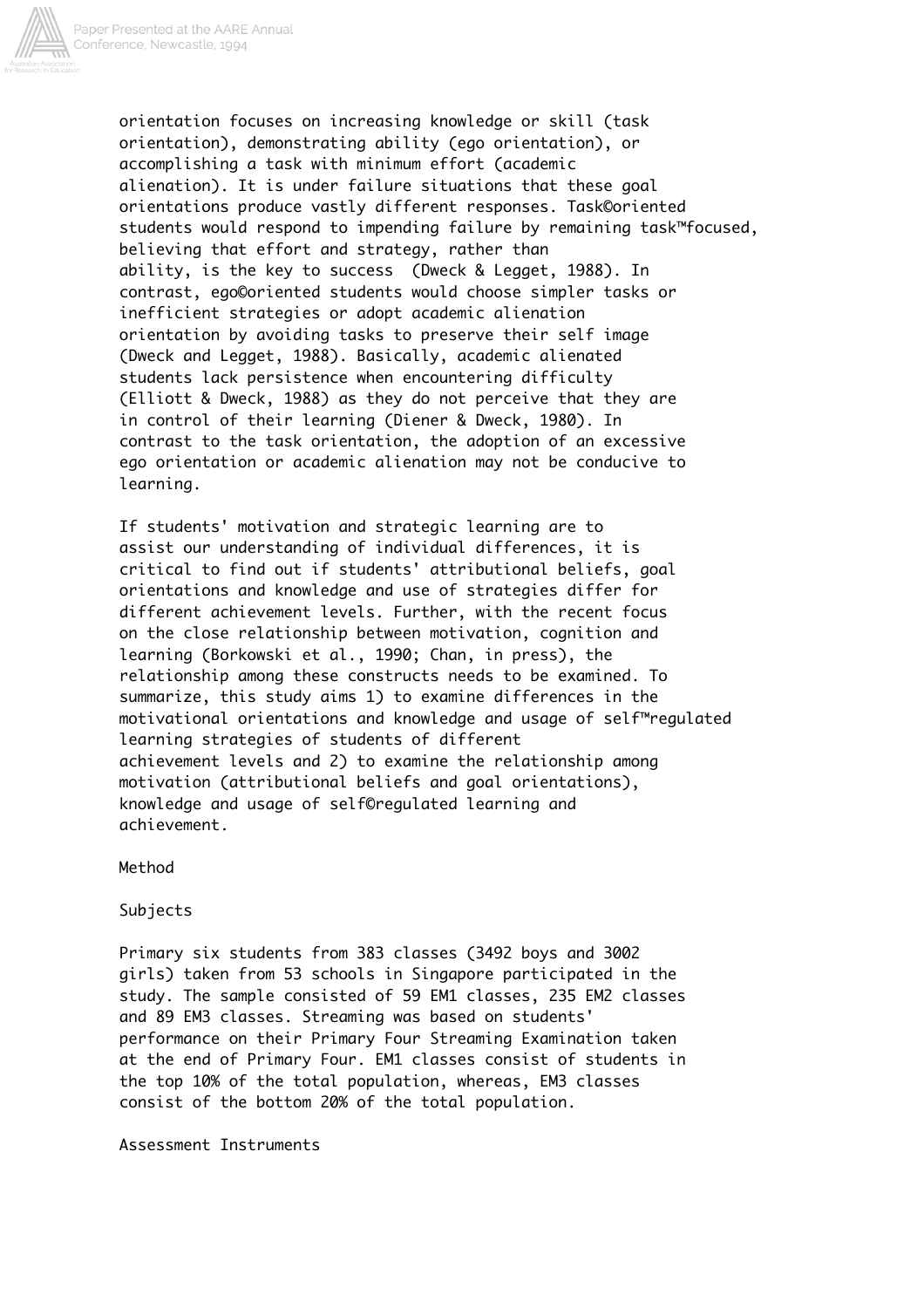

Three different scales were used to obtainmeasures of motivation and strategic learning. The measure of academic achievement was obtained from the Primary School Leaving

Examination (PSLE) results. These are described in the following.

Causal Attribution Scale. The CausalAttribution Scale (Chan, 1994) was used to assess students' tendency of attributing their school success and failure experiences to the four likely reasons of effort, ability, strategy use and luck. The scale consists of 10 statements, five statements describing success incidents (e.g. doing well in a test) and the other five, failure incidents (e.g. getting a poor mark for a test). For each statement, the four reasons are listed and students are required to rate each reason on a four©point scale to indicate how true they consider that particular reason to be for them. A sample item is presented in Table 1. A factor analysis of the 40 items produced eight factors as intended. Four items which had unacceptable cross©loadings on the other factors were dropped. Eight sub©scales were then formed with four or five items each, and the ratings are averaged across the items in each sub©scale. For example, a high score on the Success©Luck sub©scale indicates greater tendency to attribute school success experiences to luck or chance. Cronbach Coefficient Alphas were then computed on the 8 sub©scale scores separately for the subject sample in the present study. The reliability estimates obtained ranged from 0.55 to 0.77.

Personal Goals Scale. A Personal Goals Scale adapted from Nicholls, Patashnick & Nolen (1985) was used to assess students' task, ego and academic alienation orientations in school situations. The scale consists of 24 items grouped into three sub©scales. The stem for each item was "I feel most successful if ...". A sample item is presented in Table 1. A factor analysis of the items produced 3 factors as intended. Three items which had unacceptable cross©loadings on the other factors were dropped. Three sub©scales were then formed with the task orientation sub©scale consisting of 6 items (e.g. "something I learned makes me want to find out more"), the ego orientation sub©scale consisting of 8 items (e.g. "I do the work better than other pupils"), and the academic alienation orientation sub©scale consisting of 7 items (e.g. "I can get away without doing homework"). Respondents are requested to rate each item on a four©point scale and the ratings are averaged across the items in each subscale. For example, a high score on the academic alienation orientation sub©scale indicates that the student is more academically alienated, that is, more concerned with avoiding work and doing well with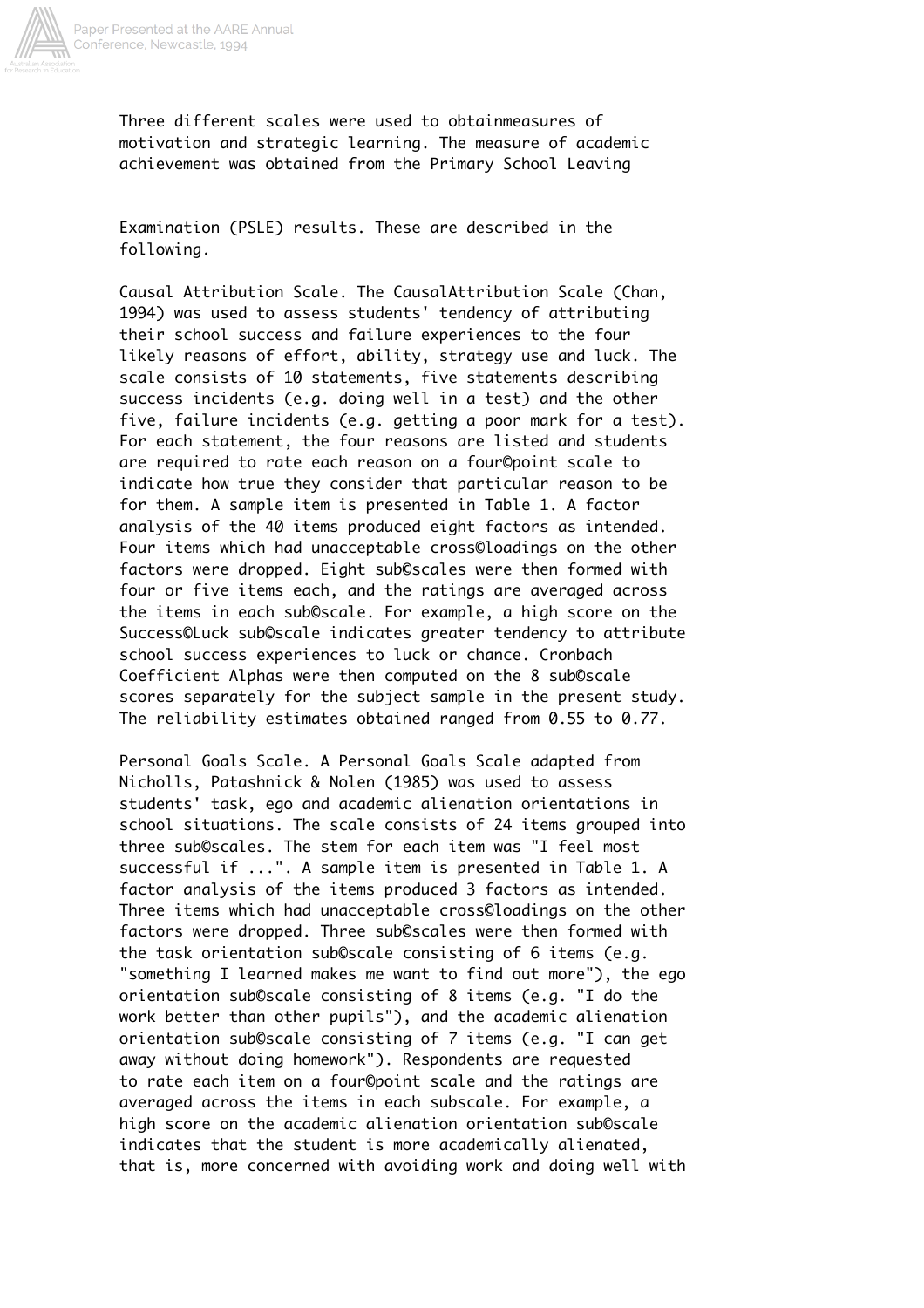

minimum effort. Cronbach Coefficient Alphas for the task, ego and academic alienation orientation sub©scales computed on the present sample of students were 0.62, 0.85 and 0.70, respectively.

Self©Regulated LearningScale. A Self©Regulated Learning Scale (Youlden and Chan, 1994) was used to assess students' knowledge and reported use of self©regulated learning strategies. There are 24 items. Each item consists of a description of a learning strategy (e.g. "thinking up questions that might be asked and then trying to answer them when studying for a test"), followed by two questions which requires students to rate on a four©point scale how helpful that way of learning and studying would be for them and to what extent they would learn and study in that manner. A sample item is presented in Table 1. The ratings for each question are averaged across the 24 items separately,

providing a knowledge score and a usage score. The reliability estimates obtained for the present sample were 0.84 on the knowledge sub©scale and 0.81 on the usage sub©scale.

Academic Achievement Measure. The Academic Achievement Measure was the total T©score on the standardized PrimarySchool Leaving Examination (PSLE) conducted annually for all Primary Six students by the Ministry of Education, Singapore. For the EM1 and EM2 students, the total T©score was the sum of the T™scores for four subjects, namely, English, Second Language, Mathematics and Science. For the EM3 students, the total T™score was the sum of the T©scores for three subjects, namely, English, Mathematics and Oral Second Language. Only the total T©scores, but not individual subject T©scores, were made available to the researcher, hence necessitating the analysis of achievement data for the three streams to be conducted separately.

### Procedure

All subjects completed the three rating scalesin one session in their class. The scales were administered by the class teacher, following standardized procedures. The administration of these assessment instruments took place in August, 1993. For EM3 classes, the items were orally read out one by one by the teacher in case some students might have reading problems.

### Results

Data were obtained on eight causal attribution variables,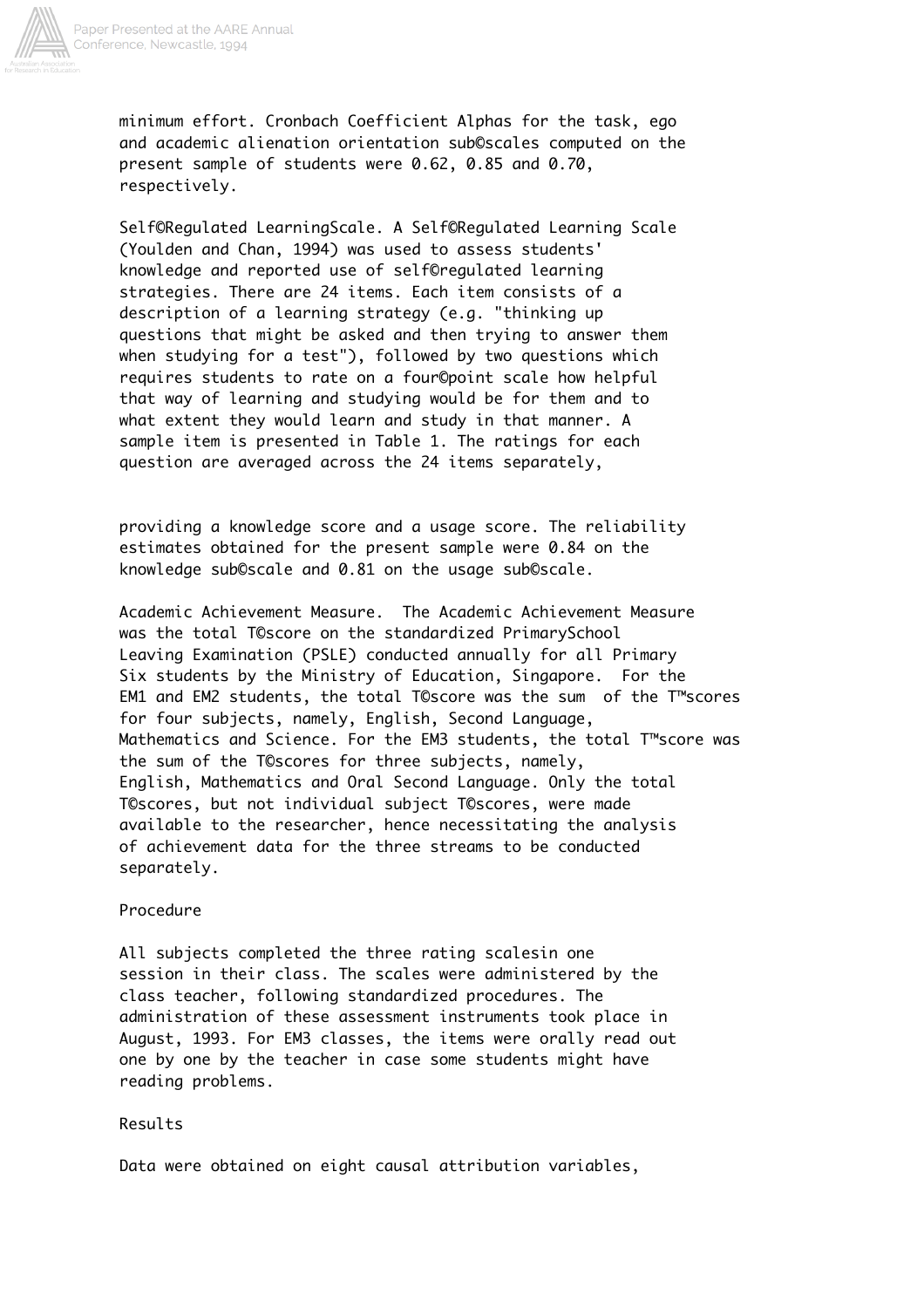

three goal orientation variables, two strategic learning variables and an achievement measure. The means and standard deviations of these variables are depicted in Table 2. All statistical analyses were conducted on SPSSx, Release 4.1.

Comparison of EM1, EM2 and EM3 students

Separate Gender x Stream multivariate analysesof variance (MANOVAs) were run on the motivation and strategic learning variables. Two simple contrasts were set up for the three streams, the first comparing EM1 students with EM2 students; and the second comparing EM3 students with EM2 students.

# Causal Attributions

Two separate 2 x 3 x 4 (Gender xStream x Attribution Type) repeated measures ANOVAs were run on the success and failure attribution measures. A significant Gender x Stream x Attribution Type interaction was obtained for the failure measures, F  $(6,12414) = 2.26$ , p<.04. Further, all Gender x Stream, Gender x Attribution Type and Stream x Attribution Type interactions as well as gender, stream and attribution type main effects were significant.

The significant Gender by Stream by Attribution Type interaction for failure is graphed in Figure 1. Results indicate that gender differences depended on stream and attribution type and that the relative likelihood of attributing failures to the four reasons depended on stream level and gender. From one perspective, while EM1 and EM2 students were more likely to attribute their failure to lack

of effort and ineffective strategy use than to lack of ability or bad luck, EM3 students rated all four attribution types similarly highly as their reasons for failure. Then while there were few gender differences among EM1 students, in the case of the EM2 students, boys were more likely than girls to attribute failures to lack of effort and bad luck; and for EM3 students, there were greater gender differences on the effort and strategy attributions, with the boys being more likely than girls to attribute their failure to lack of effort and ineffective strategy use.

For success attributions, there was no significant Gender x Stream x Attribution Type interaction. However, significant Stream x Attribution Type and Gender x Attribution Type interactions were obtained,  $F(6,37152) = 115.92$ ,  $p < .00$  and  $F(3,18576) = 37.29$ ,  $p<0.00$ , respectively. The significant Stream x Attribution Type interaction for success is illustrated in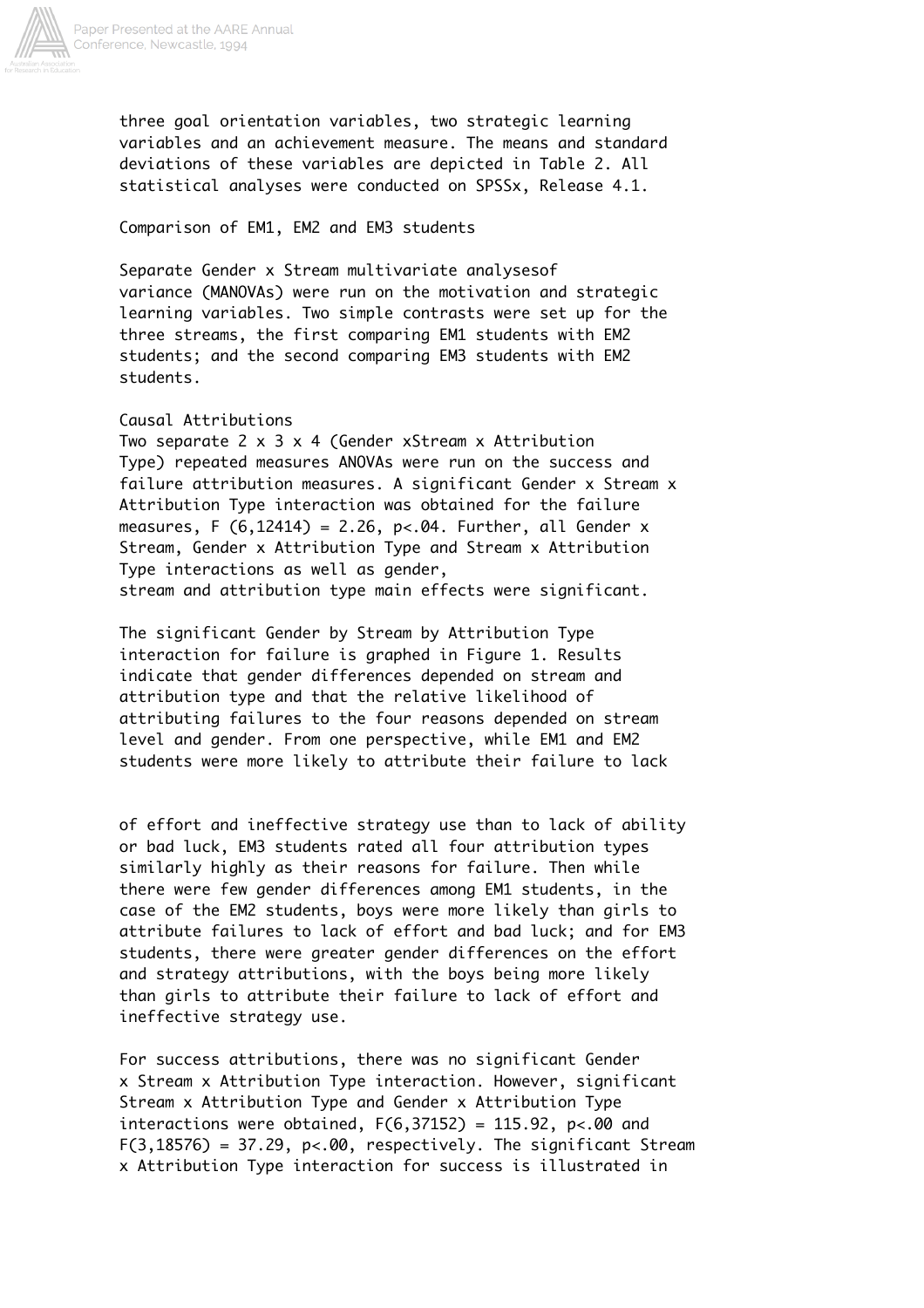

Figure 2. The interaction indicated that while EM1 and EM2 students rated effort the highest, then ability and strategy, and luck the lowest as reasons for their success; EM3 students, while also rating effort the highest, gave similar ratings to ability, strategy and luck. That is, EM3 students, compared to EM1 and EM2 students, were more likely to attribute their success to luck. The significant Gender x Attribution Type interaction for success is illustrated in Figure 3. Results indicated that the gender difference was observed only for strategy attribution, with boys being more likely to attribute their success to strategy than girls. Taken together, these findings suggest that EM3 students were more likely than EM1 and EM2 students to attribute their successes to luck and failures to bad luck or lack of ability, that is, external or uncontrollable factors.

### Goal Orientation

Results of a 2 x 3 (Gender x Stream) MANOVA onthe three goal orientation variables indicated no significant interaction but only significant gender and stream main effects, multivariate F  $(3,5602) = 35.68$ ,  $p < 01$  and  $F(6, 11204) = 157.04$ ,  $p<0.01$ , respectively. Univariate results for the gender main effect revealed that regardless of stream type, the boys scored higher than the girls on ego and academic alienation orientations,  $F(3,5602) = 16.53$ ,  $p < 01$ and F  $(3,5602) = 102.39$ ,  $p<0.01$ , respectively, but that there were no gender differences on the task orientation measure. For the stream main effect univariate results indicated that regardless of gender, EM1 students were more task and ego oriented and less academic alienated as compared to EM2 students, whilst EM2 students were more task and ego oriented and less academic alienated as compared to EM3 students. Examination of the means (Table 2) further revealed that regardless of stream and gender, all subjects scored higher on task and ego orientations than on academic alienation.

### Self©Regulated Learning

Results of a 2 x 3 (Gender x Stream) MANOVA on thetwo self©regulated learning variables revealed a significant interaction,  $F(4, 11798) = 3.26$ ,  $p<0.01$ . The univariateresults indicated that the significant interaction was located in the knowledge measure, F  $(2,5900) = 5.81$ , p<.01. The significant interaction is depicted in Figure 4. Results indicated that while girls scored higher in their knowledge of self©regulated learning strategies than the boys in both the EM2 and EM3

streams, and that EM1 and EM2 students had greater knowledge of self©regulated learning strategies than EM3 students, it was the EM3 boys who had the lowest score.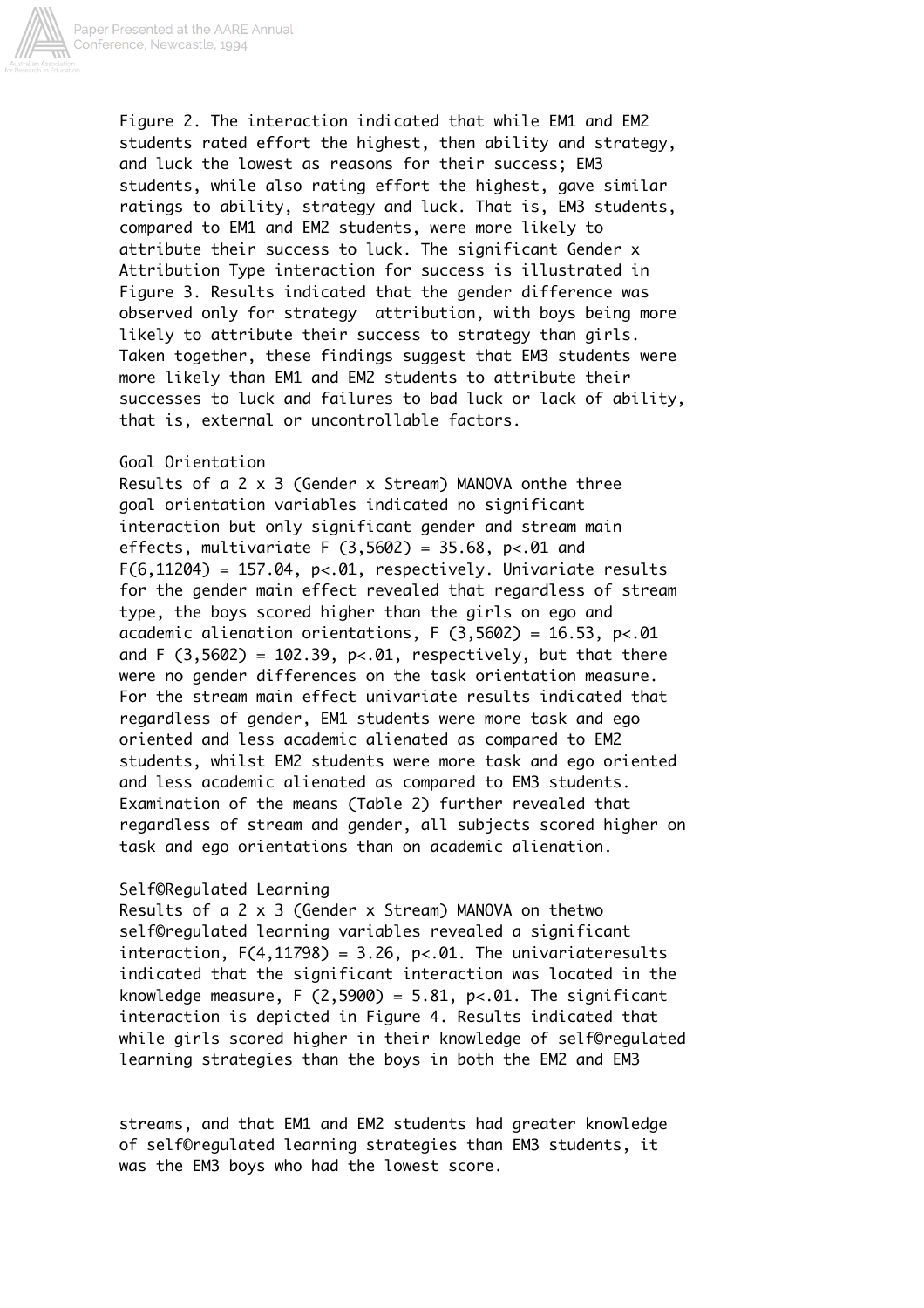

Role of Motivation and Self©Regulated Learning inExplaining Achievement Variance

Several hierarchical regression analyses were run to calculate the relative contribution of each set of motivation and strategic learning variables in explaining variations in achievement in the three streams. The total percentage of variance explained by each set (including the common variance it shared with the other sets) and the unique contribution of each set (that is, additional variance explained by each set over and above that explained by the other sets) are reported in Table 3. Results indicate that the total achievement variances explained by all motivation and self©regulated learning variables for EM1, EM2 and EM3 students were 14.00%, 24.65% and 12.10%, respectively. It must be noted that the EM1 and EM3 streams were more homogenous groups with less individual differences in achievement as compared to the EM2 group.

The relative contribution of the motivation and self™regulated learning variables differed across the three streams. For EM1 and EM2 students all three sets of motivation variables made greater contribution than the self©regulated learning variables in explaining achievement. Among the motivation variables, failure attributions made greater contribution than the other motivation variables for EM1 students, explaining 6.46% of total achievement variance and 4.96% of unique variance, respectively. For EM2 students, the personal goals measure made the most contributions, explaining 17.70% of total variance and 11.12% of unique variance, respectively. For EM3, the self©regulated learning strategies measures contributed as much as the motivation variables in explaining achievement variance. These results suggest that whilst motivation variables played a greater role than the self©regulated learning variables in explaining achievement variance for EM1 and EM2 streams, the roles of motivation and self©regulated learning variables were similar for EM3 students.

Relationship among Motivation, Strategic Learning and Achievement

Correlational and path analyses wereconducted to examine the relationship among all variables. On the basis of the MANOVA results and to minimise the number of variables to be included as well as to facilitate interpretation of the results, the eight attribution subscale scores were combined to form three attributional belief variables: a "belief in personal control over success" variable which is the mean of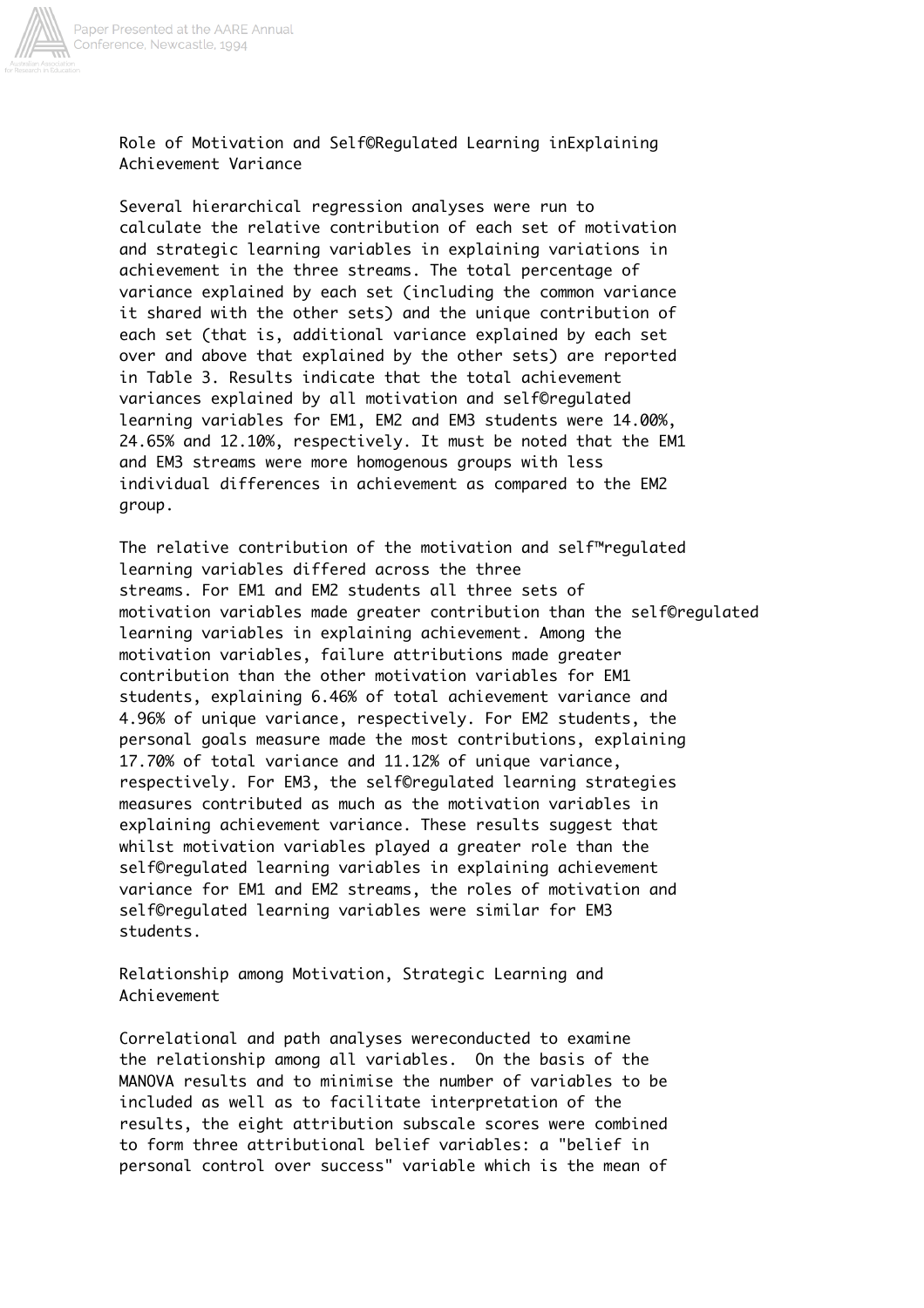

ability, effort and strategy attributions for success, a "belief in personal responsibility for failure" variable which is the mean of effort and strategy attributions for failure; and a "learned helplessness" variable which is the mean of luck attribution for success and ability and luck attribution for failure.

The pairwise correlations of the motivation, self™regulated learning and achievement variables for EM1, EM2 and

EM3 students are reported in Table 4. Overall results indicate some similar and some differential relationships across the three streams. Achievement was moderately and positively correlated with ego orientation and belief in personal control over success for EM1 students (r=.20 and r=.20, respectively), for EM2 students, achievement was positively correlated with task as well as ego orientation and negatively correlated with learned helplessness (r=.25, r=.37 and r=©.28, respectively). However, for EM3 students, achievement was positively correlated with knowledge of self©regulated learning but negatively correlated with academic alienation and learned helplessness (r=.22, r=©.25 and r=©.27, respectively).

For all streams, both knowledge and usage of self™regulated learning were positively correlated with task orientation. Furthermore, usage of self©regulated learning was also correlated with belief in personal control over success for all streams. Belief in personal control over success was also positively correlated with task and ego orientations, while learned helplessness was negatively correlated with academic alienation in all streams. Further, for EM3 students, belief in personal responsibility for failure was also positively correlated with academic alienation.

The correlations between knowledge and usage of self™regulated learning were higher for EM1 and EM2 students (r=.41 and  $r=.41$ , respectively) as compared to EM3 students ( $r=.27$ ). The intercorrelations within the attributional belief variables revealed that while belief in personal reponsibility for failure was correlated with learned helplessness for all streams, the correlation was higher for EM3 students. Further, belief in personal control for success was positively correlated with belief in personal responsibility for failure for EM1 and EM2 students but not for EM3 students. Finally, the intercorrelation within the goal orientation variables revealed that ego orientation was positively correlated with task orientation and with academic alienation for all three streams.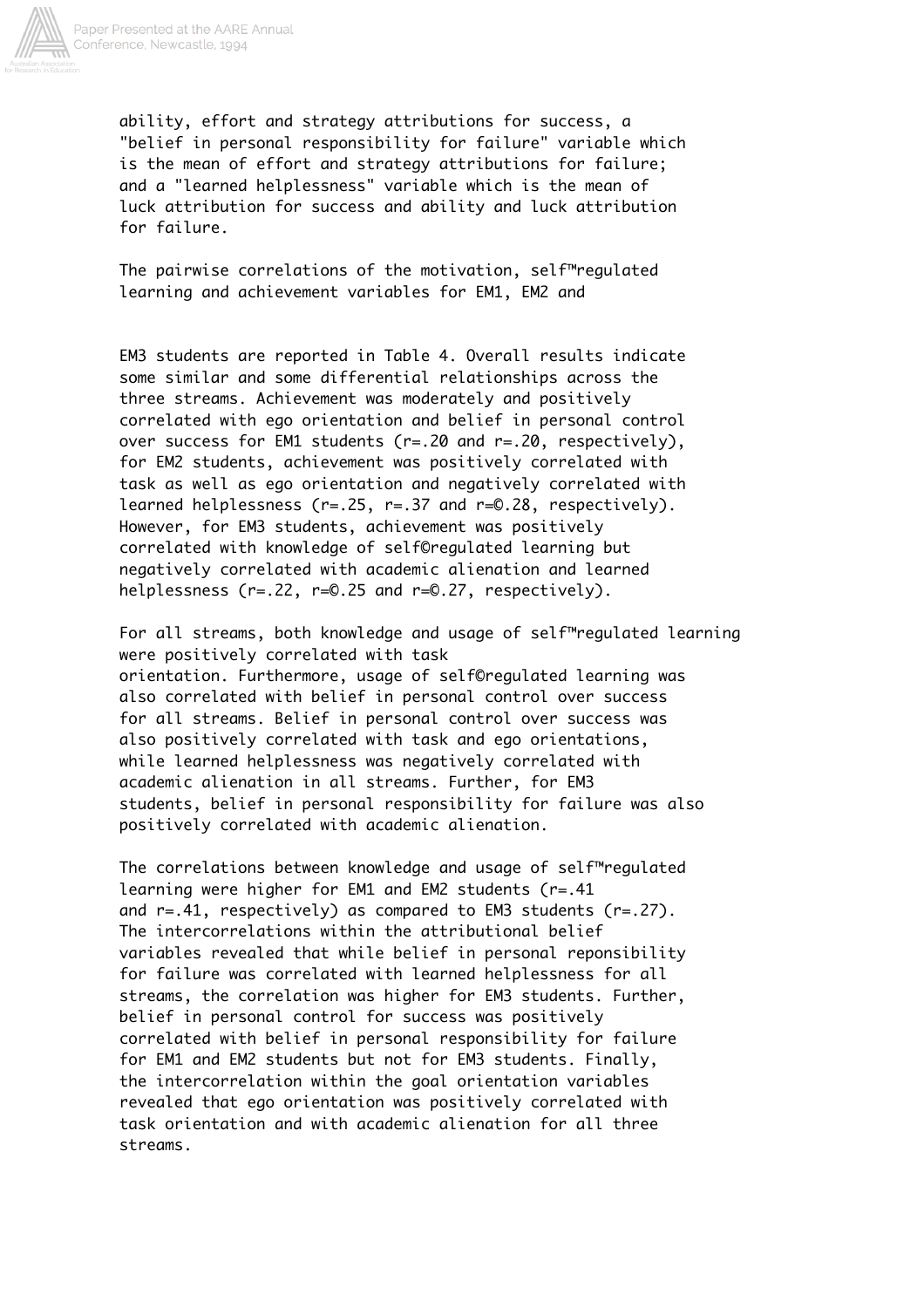

Separate path analyses were then conducted for EM1, EM2 and EM3 students in order to examine the patterns of relationships among the motivation variables (goal orientations, belief in personal control over success, belief in personal responsibility for failure and learned helplessness), self©regulated learning (knowledge and usage) and academic achievement for the three streams. Figure 5 presents the path diagrams depicting paths with beta weights above  $+ 0.15$ .

In all three path diagrams, two different sets of paths can be clearly distinguished. One set involves functional motivational orientations (task orientation, ego orientation, belief in personal control over success) and knowledge and use of strategies. The other set involves dysfunctional motivational orientations (academic alienation and learned helplessness) and achievement. But no path from knowledge nor use of strategies to achievement was observed. For all three streams, both task and ego orientations in conjunction with belief in personal control lead to use of strategies through knowledge of strategies. This set of paths common to all three streams reflects the influence of functional motivational orientations on use of strategies. Results indicate that both

task©oriented and ego©oriented students are likely to believe in personal control over success and subsequently are more likely to use strategies. Further, task©oriented students who have greater knowledge of strategies, regardless of their belief in personal control over success, are also more likely to use strategies.

For all three streams, academic alienation is linked with learned helplessness. Such dysfunctional motivational orientations have a direct negative influence on achievement for both the EM2 and EM3 students, though not for the EM1 group. In the case of the EM3 group, academic alienation by itself is sufficient to have a direct negative influence on achievement. A direct path from ego orientation to achievement was also observed in the EM2 group, indicating that for the majority of students in the normal achievement range, ego orientation is likely to have a positive direct influence on their achievement.

## Discussion

Comparisons of the three streams revealed thatthe motivational orientations and strategic learning of the students in the three streams differed according to achievement level. Although all three streams were similar in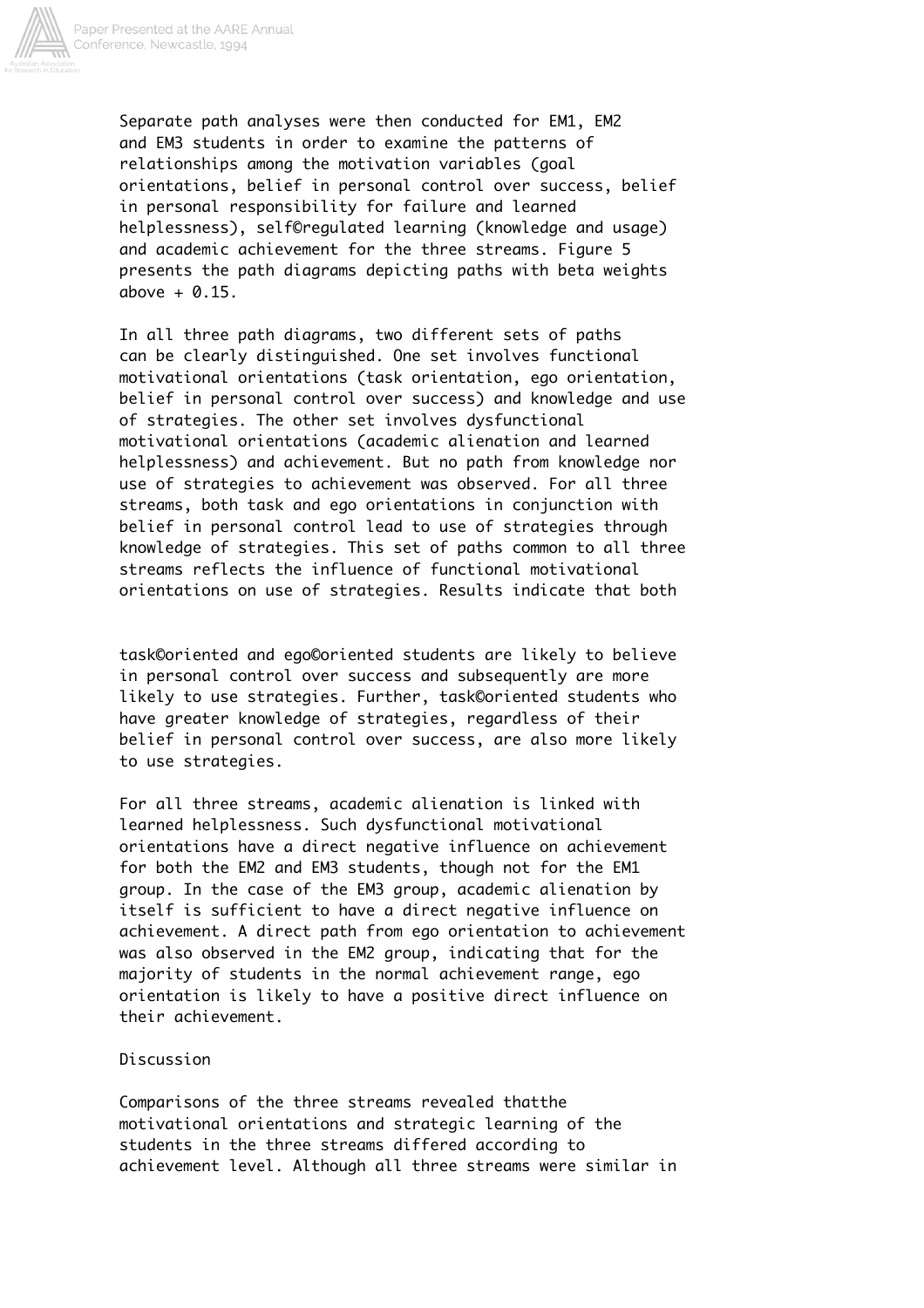

their belief in personal control for success and failure, of the two personal control measures, the students seemed to have greater belief in personal control over their success than for their failure. Students were more likely to nominate internal controllable factors for explanation of their successes than for their failures. Further, the EM3 students were more inclined to have learned helplessness and work avoidance tendencies than the EM1 and EM2 students. EM1 students were more task© and ego©oriented than EM2 students, whilst EM2 students were more task and ego©oriented than the EM3 students. The findings in general support the dysfunctional motivational orientations of low achievers as observed in earlier research. On the strategies measures, the findings indicate that EM1 and EM2 boys and girls and EM3 girls were very similar in their knowledge of strategies and that it was only the EM3 boys who had less knowledge of strategies. Furthermore, EM1 and EM2 students reported greater use of strategies than EM3 students. The findings revealed that the EM3 students, particularly the EM3 boys, were more inferior in their knowledge and use of strategies.

Regarding the relationship between motivational orientations and achievement, correlational results indicate that achievement was positively associated with functional motivational orientations for EM1 and EM2 students, but negatively associated with dysfunctional motivational orientations for EM2 and EM3 students. The findings revealed that the achievement of high achieving students were related to functional motivational orientations whilst low achievers' achievement were negatively associated with dysfunctional motivational orientations. For the average EM2 students, achievement was positively related to functional motivational orientations and negatively related to dysfunctional motivational orientations. The ego orientation of EM2 students was also observed to have a positive influence on their achievement.

As for the relationship between learning strategies and achievement, correlational results indicated significant correlations the two for the EM3 students only. It was further supported by results of the hierarchical regression analyses which revealed that knowledge and use of strategies made as much contribution in explaining student achievement as the motivation variables amongst the EM3 students. However, for EM1 and EM2 students neither correlational results nor the hierarchical analyses indicated any relationship between knowledge and use of strategies and achievement. The lack of empirical support for a close relationship between knowledge and use of strategies and achievement in this case may be due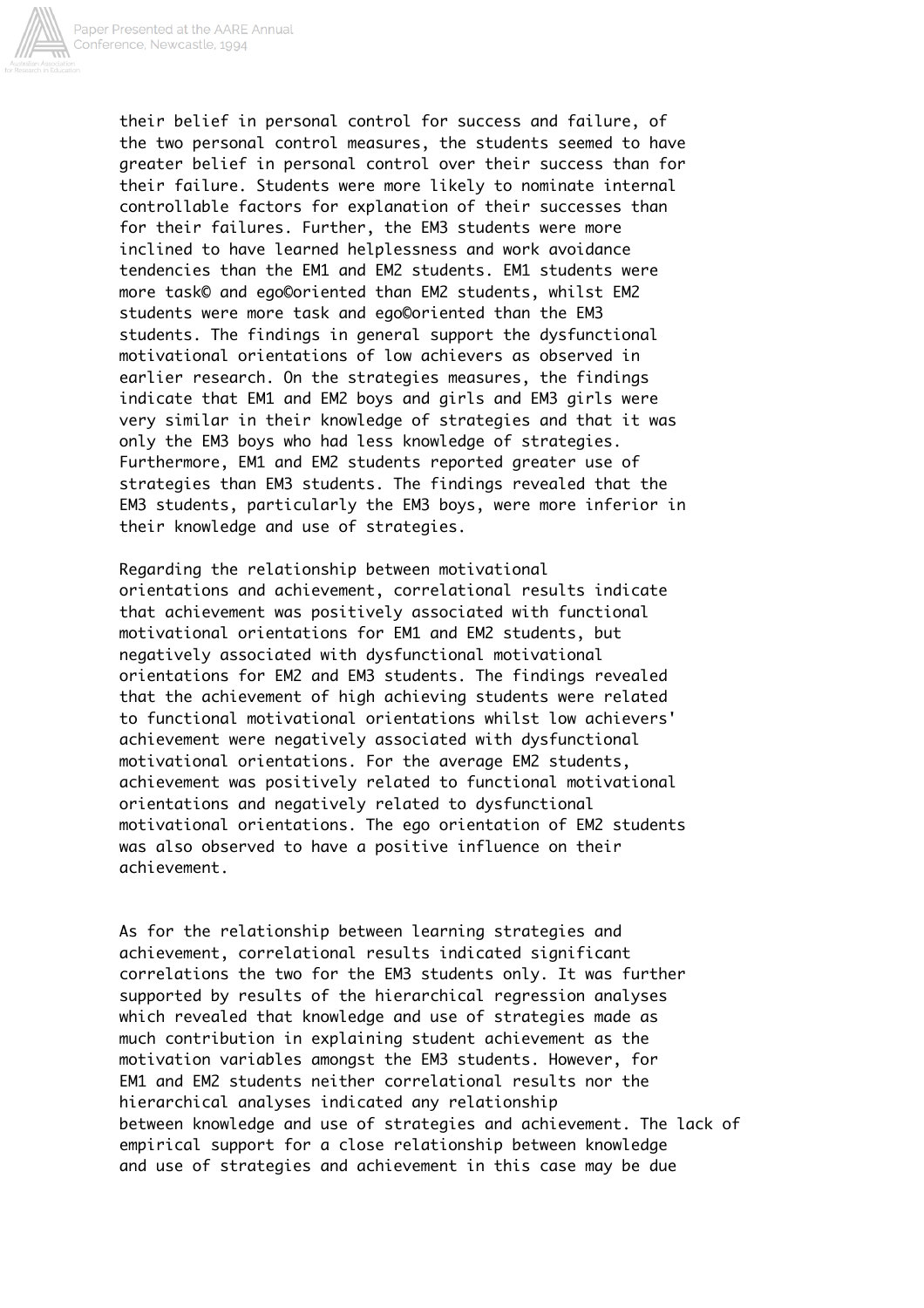

to the nature of the examination which is based more on multiple choice questions. Success in the examination depends more on rote learning than on the effective use of cognitive and learning strategies.

Knowledge and use of strategies variables were found to be associated with functional motivational orientation variables but not with dysfunctional motivational orientations. This finding is evident in the correlational and path analyses results for all three streams. It can be seen in all three path diagrams that task and ego orientations in conjunction with belief in personal control over success lead to the use strategies through knowledge of strategies. Furthermore, task©oriented students were found to have greater knowledge of strategies, regardless of their personal control belief over success and were also more likely to use strategies.

When all the variables were considered in combination, two sets of relationships emerged. Dysfunctional motivational orientations have a direct negative influence on achievement for both EM2 and EM3 students, though not for EM1 students. In the case of EM3 students, their work avoidance tendencies by itself is sufficient to exert a direct negative influence on achievement. On the other hand, knowledge and use of strategies were associated with functional motivational orientations and not associated with dysfunctional motivational orientations. Students with higher functional motivational orientations were more predisposed to greater knowledge and use of strategies. The findings of the present study have highlighted the direct detrimental effect that dysfunctional motivational orientations have on achievement. At the same time, the findings reveal that functional motivational orientations are not sufficient to lead to higher levels of achievement on their own. In the case of the Primary Six Singaporean students, functional motivational orientations are associated with greater knowledge and use of learning strategies.

### References

Baker, L. & Brown, A (1984). Metacognitive skills and reading. In P. Pearson (Ed.), Handbook of Reading Research, p353 ©394. New York: Longman.

Borkowski, J. G. (1992). Metacognition theory: A framework for teaching literacy, writing and maths skills. Journal of Learning Disabilities, 25(4), 253©257.

Borkowski, J. G., Carr, M., Rellinger, E. & Pressley, M.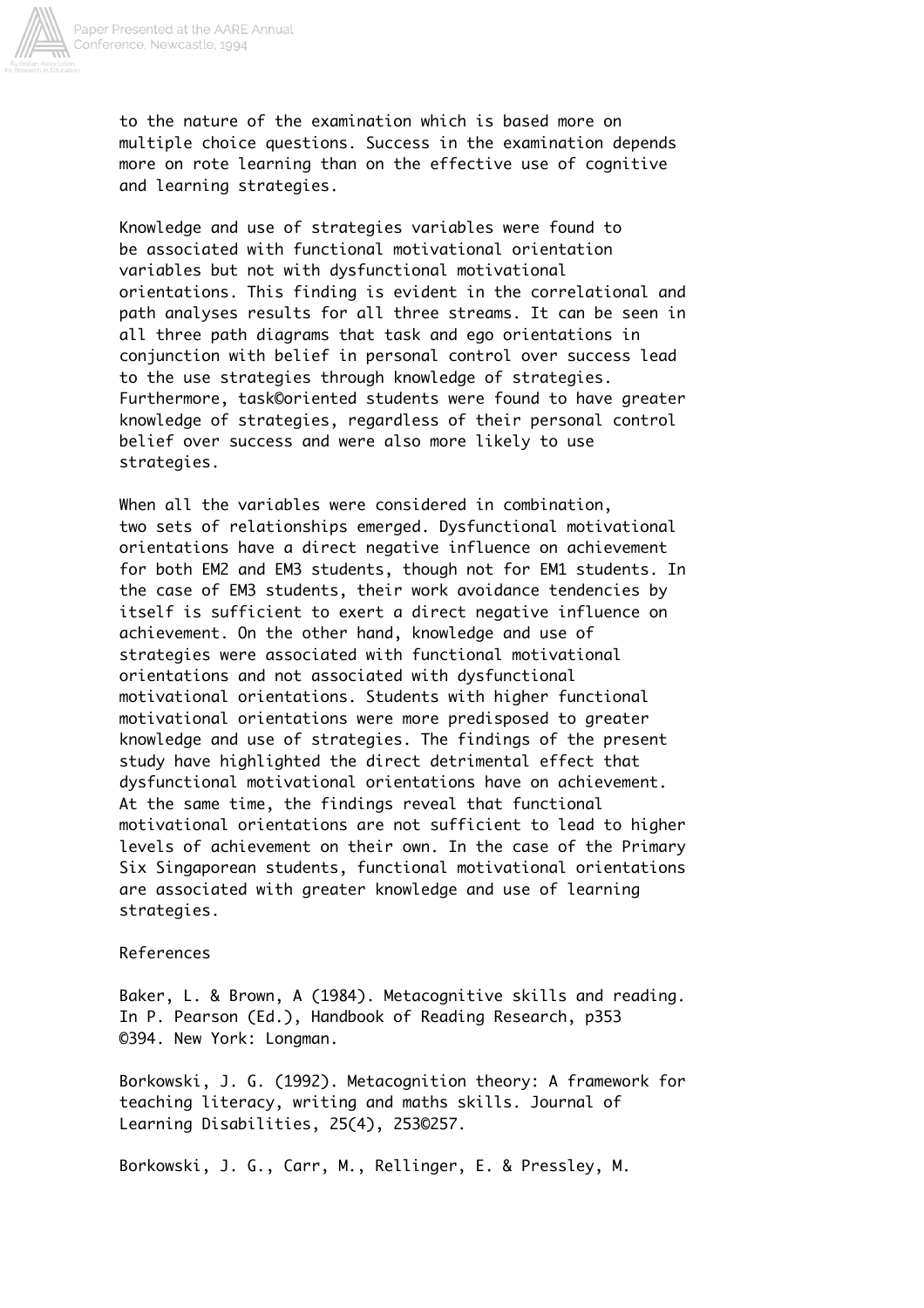

(1990). Self©regulated cognition: Interdependence of metacognition, attributions and self©esteem. In B. J. Jones & L. Idol (Eds.), Dimensions of thinking and cognitive instruction (p53©92). Hillsdale, NJ: Lawrence Erlbaum Associates.

Borkowski, J. G. & Muthukrishna, N. (1992). Moving cognition into the classroom: "Working models" and effective strategy teaching. In M. Pressley, K. R. Harris & J. T. Guthrie (Eds.), Promoting academic competence and literary in school, p477©501. San Diego: Academic Press.

Chan, L. K. S. (1991). Promoting strategy generalisation through self©instructional training in students with reading disabilities. Journal of Learning Disabilities, 24(7), 427©432.

Chan, L. K. S. (in press). Motivational orientations and metacognitive abilities of intellectually gifted students

Chan, L. K. S. (1994). Relationship of motivation, strategic learning and reading achievement in Grades 5, 7 and 9. Journal of Experimental Education, 62(3), 235©245.

Diener, C. & Dweck, C. (1980). An analysis of learned helplessness: The processing of success. Journal of Personality & Social Psychology, 39, 940©952.

Dweck, C. S. (1986). Motivational processes affecting learning. American Psychologist, 41, 1040©1046.

Dweck, C. S. & Legget, E. (1988). A social©cognitive approach to motivation and personality. Psychology Review, 95, 256©273.

Dweck, C. S. & Elliott, E. S. (1983). Achievement motivation in P. Mussen, & E. M. Hetherington (ed.), Handbook of child psychology, New York: Wiley.

Elliot, E. & Dweck, C. (1988). Goals: An approach to motivation and achievement, Journal of Personality & Social Psychology, 54,5©12.

Feather, N. (1982). Expectations and actions. Hillsdale, N.J.: Erlbaum.

Graham, S. & Golan, S. (1991). Motivational influences on cogition: Task involvement, ego©involvement and depth of information processing, Journal of Educational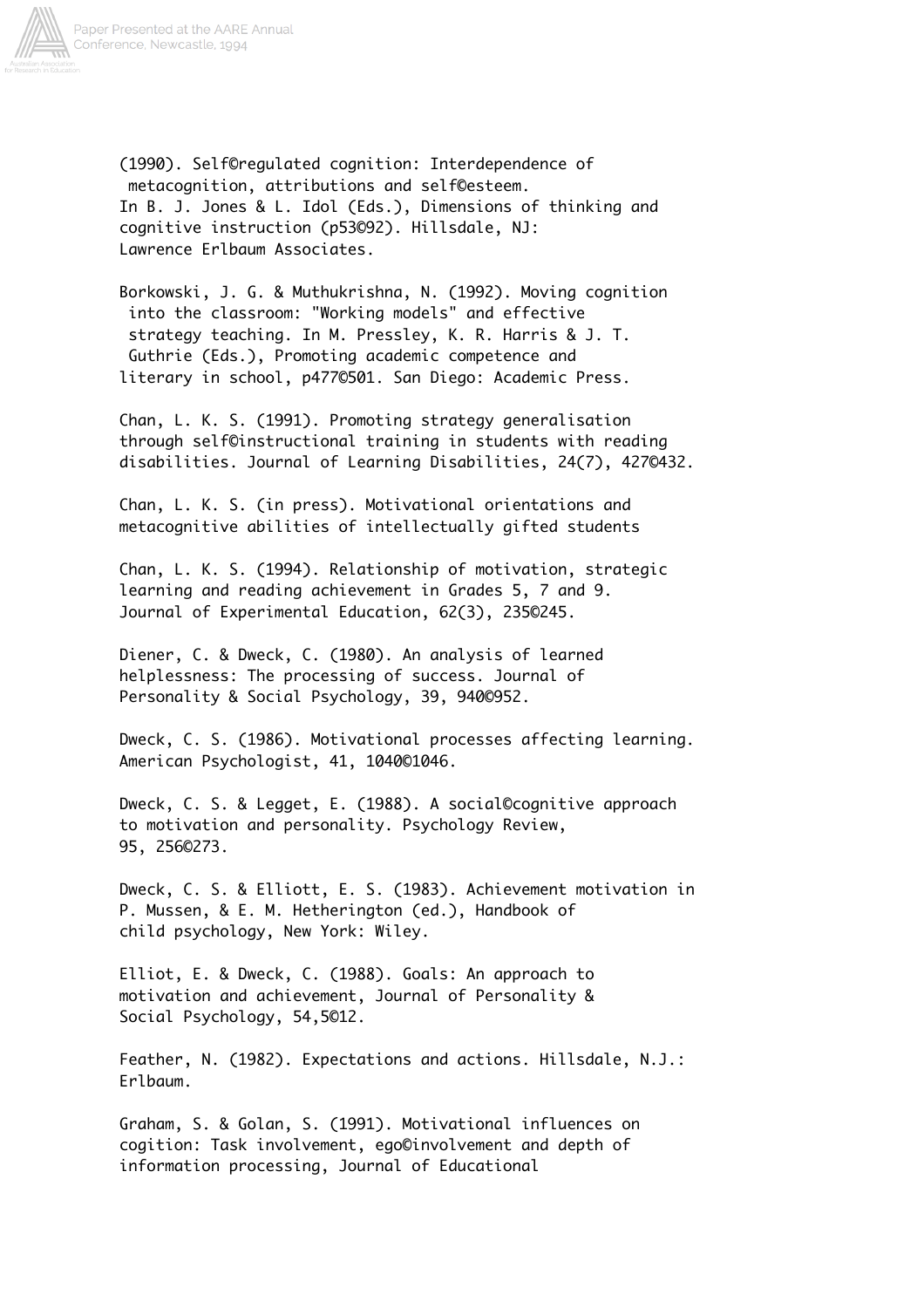

Psychology, 83, 187©194.

Kistner, J. A., Osborne, M. & LeVerrier, L. (1988). Casual attributions of learning©disabled children: Developmental patterns and relation to academic progress. Journal of Educational Psychology, 80 (1), 82©89.

Licht, B. G. & Kistner, J. A. (1986). Motivational problems of LD children: Individual differences and their implications for treatment. In J. K. Torgesen & B. Y. L. Wong (Eds.), Psychological and educational perspectives on learning disabilities. Orlando: Academic Press.

Maehr, M. L. & Pintrinch, P. R. (1991). Advances in motivation

and achievement: A research annual, Vol. 7. London, England: Jai Press Ltd.

Montague, M. (1992). The effects of cognitive and metacognitive strategy instruction on the mathematical problem solving of middle school students with learning disabilities. Journal of Learning Disabilities, 25 (4), 230©268.

Nicholls, A. (1984). Advances in motivation and achievement (Vol. 3). Greenwich, CT: JAIPress.

Nicholls & Thorkildsen, (1989). Dimensions of success in school: Individual, classroom and gender differences. Unpublished manuscript, Purdue University.

Nicholls, J., Patashnick, M. & Nolen, S. B. (1985). Adolescents' theories of education. Journal of Educational Psychology, 77 (6), 683©692.

Paris, S. G., Lipson, M. Y. & Wixson, K. K. (1983). Becoming a strategic reader. Contemporary Educational Psychology, 8, 293©316.

Paris, S. P. & Winograd, P. (1990). How metacognition can promote academic learning and instruction. In B. J. Jones & L. Idol (Eds.), Dimensions of Thinking and Cognitive Instruction (p15©51). Hillsdale, NJ: Lawrence Erlbaum Associates.

Pintrich, P. R. (1988). A process©oriented view of student motivation and cognition. In J. S. Stark & L. Mets (Eds.), Improving teaching and learning through research. New directions for institutional research, 57(p55©70). San Francisco: Jossey©Bass.